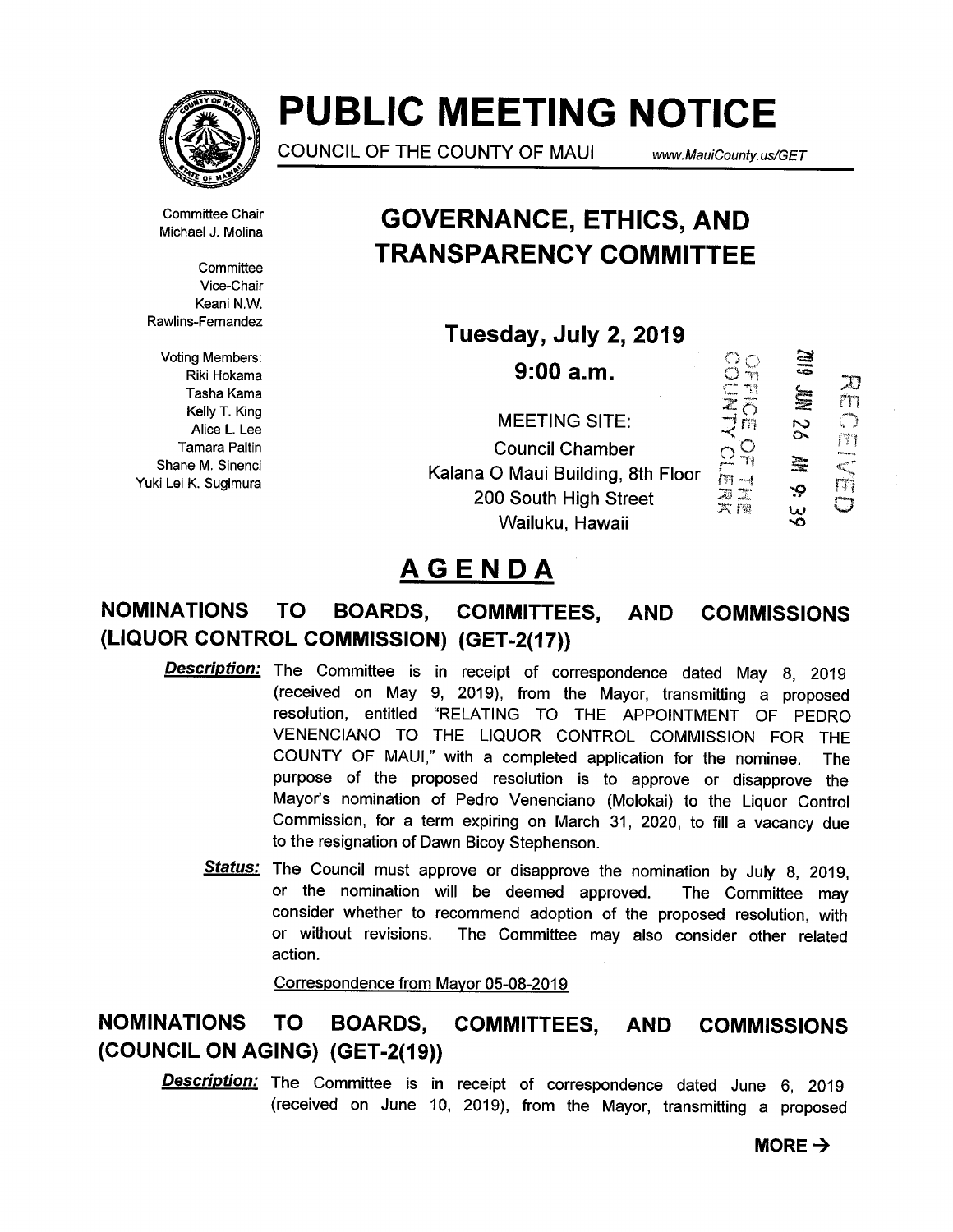resolution, entitled "RELATING TO THE APPOINTMENT OF BRIAN HAUSER TO THE COUNCIL ON AGING," with a completed application for the nominee. The purpose of the proposed resolution is to approve or disapprove the Mayor's nomination of Brian Hauser to the Council on Aging, for a term expiring on March 31, 2021, to fill a vacancy due to the passing of Louise Corpuz.

Status: The Council must approve or disapprove the nomination by August 9, 2019, or the nomination will be deemed approved. The Committee may consider whether to recommend adoption of the proposed resolution, with or without revisions. The Committee may also consider other related action.

Correspondence from Mayor 06-06-2019

### SECURITY MEASURES AT THE KALANA 0 MAUI CAMPUS (GET-22)

- **Description:** The Committee is in receipt of a Miscellaneous Communication, dated May 21, 2019, from the County Clerk, relating to security measures at the Kalana 0 Maui Campus.
	- Status: The Committee may discuss the matter. The Committee may also consider the filing of the Miscellaneous Communication and other related action.
		- Note: With reference to this agenda item, one or more executive meetings pursuant to Section 92-5(a)(4), Hawaii Revised Statutes, are anticipated to consult with legal counsel on questions and issues pertaining to the powers, duties, privileges, immunities, and liabilities of the County, the Council, and the Committee; and Section 92-5(a)(6), Hawaii Revised Statutes, to consider sensitive matters related to public safety or security.

Miscellaneous Communication 05-21-2019

### LITIGATION MATTERS (KELLY PAUOLE V. COUNTY OF MAUI POLICE DEPARTMENT; CIVIL 18-1-0007(2)) (GET-11(16))

- **Description:** The Committee is in receipt of correspondence dated June 13, 2019, from the Department of the Corporation Counsel, requesting consideration of a proposed resolution, entitled "AUTHORIZING SETTLEMENT OF KELLY PAUOLE VS. COUNTY OF MAUI POLICE DEPARTMENT CIVIL NO. 18-1-0007(2)," and transmitting a copy of the First Amended Complaint. The purpose of the proposed resolution is to authorize settlement of the case. The First Amended Complaint alleges employment discrimination by the County's Department of Police against Plaintiff Kelly Pauole.
	- **Status:** The Committee may consider whether to recommend adoption of the proposed resolution, with or without revisions. The Committee may also consider the filing of the correspondence and other related action.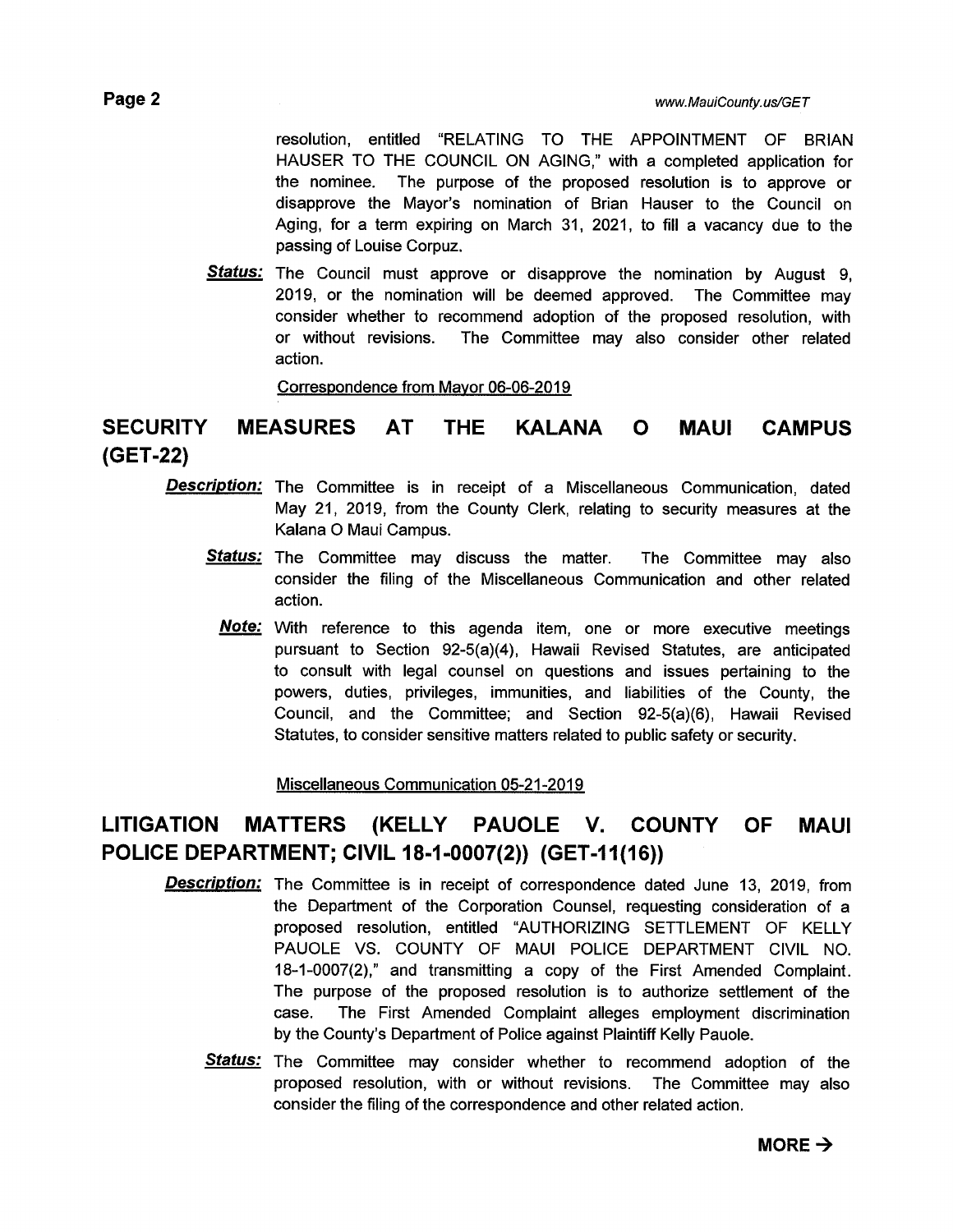**Note:** With reference to this agenda item, one or more executive meetings are anticipated pursuant to Section 92-5(a)(4), Hawaii Revised Statutes, to consult with legal counsel on questions and issues pertaining to the powers, duties, privileges, immunities, and liabilities of the County, the Council, and the Committee; and Section 92-5(a)(8), Hawaii Revised Statutes, to deliberate or make a decision upon a matter that requires the consideration of information that must be kept confidential pursuant to a State or Federal law, or a court order.

Correspondence from Corporation Counsel 06-13-2019

### LITIGATION MATTERS (SETTLEMENT AUTHORIZATION: ALLSTATE INSURANCE COMPANY ON BEHALF OF ADOLFO CASANOVA MARTINEZ; CLAIM 30181567461-0001 (GET-11(7))

- **Description:** The Committee is in receipt of correspondence dated March 1, 2019, from the Department of the Corporation Counsel, requesting consideration of a proposed resolution, entitled "AUTHORIZING SETTLEMENT OF CLAIM NO. 30181567461-0001 OF ALLSTATE INSURANCE COMPANY, ON BEHALF OF ADOLFO CASANOVA MARTINEZ," and transmitting a copy of the claim dated December 5, 2018, and documents in support of the claim. The purpose of the proposed resolution is to authorize settlement of the claim for \$11,381.38. The claim alleges damages to Adolfo Casanova Martinez's vehicle resulting from a collision involving a Maui County fleet vehicle on April 24, 2018.
	- Status: The Committee may consider whether to recommend adoption of the proposed resolution, with or without revisions. The Committee may also consider the filing of the correspondence and other related action.
		- **Note:** With reference to this agenda item, one or more executive meetings are anticipated pursuant to Section 92-5(a)(4), Hawaii Revised Statutes, to consult with legal counsel on questions and issues pertaining to the powers, duties, privileges, immunities, and liabilities of the County, the Council, and the Committee.

Correspondence from Corporation Counsel 03-01-2019

### LITIGATION MATTERS (SETTLEMENT AUTHORIZATION: FIRST INSURANCE COMPANY OF HAWAII, LTD., ON BEHALF OF ITS INSURED, DEAN BOWMAN; CLAIM 301 91 690556-0002) (GET-11(5))

**Description:** The Committee is in receipt of correspondence dated February 27, 2019, from the Department of the Corporation Counsel, requesting consideration of a proposed resolution, entitled "AUTHORIZING SETTLEMENT OF CLAIM NO. 30191690556-0002 OF FIRST INSURANCE COMPANY OF HAWAII, LTD., AS SUBROGEE OF DEAN BOWMAN," and transmitting a copy of the claim dated November 14, 2018, and documents in support of the claim. The purpose of the proposed resolution is to authorize